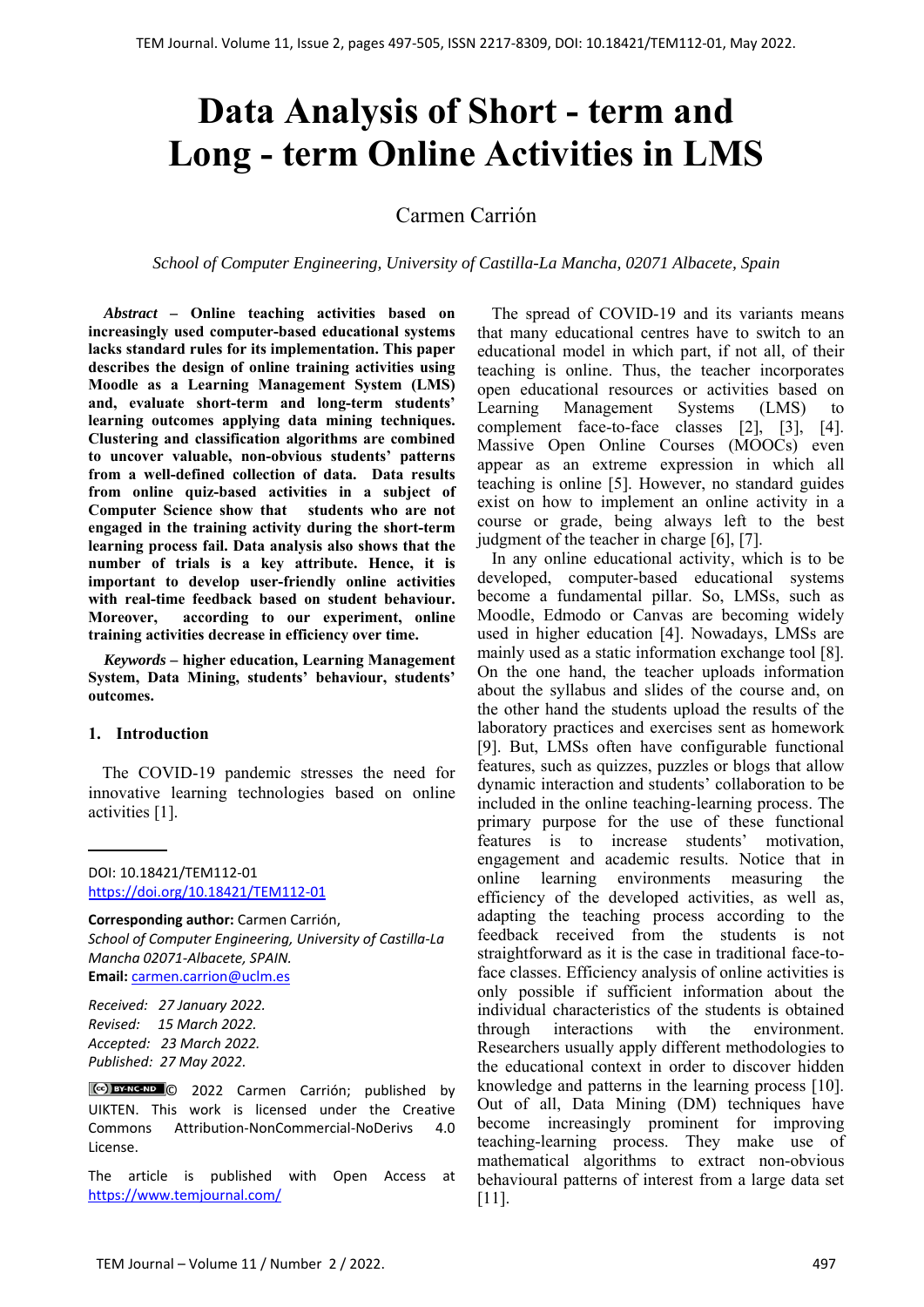In this paper, we emphasize on understanding the education process in its full complexity, leveraging teacher judgment, and applying DM techniques to gain insight into the students' learning process [12], [13], [14]. This task is not easy, and online behaviour of students and their predicted performance are in contrast between the studies carried out up to now [13], [16], [17].

To tackle this issue, more research is required, and this paper takes a step forward by establishing a set of objectively verifiable indicators for online teaching-learning activities and, examining measures related to short-term and long-term knowledge.

Hence, the major aim of this paper is to extract valuable information about the achievement of online activities in the short-term and long-term in order to guide teachers in their development and to make a continuous improvement in learning outcomes.

Data-driven analysis collects student behaviour during the completion of online activities via LMS and makes use of DM clustering and classification techniques. The paper presents a use case for Computer Engineering, but the study can be applied to different educational environments, courses and subjects. Specifically, the aim of this paper is to answer questions like these:

- Is there a relationship between students' online activity behaviours and their short-term and long-term outcomes?
- Can relevant information be extracted from the online activity interaction data to understand its impact, guide the teacher, and eliminate, if any, activity-related learning deficiencies?

Education is alive process, and the proposed datadrive analysis of the online activities will support the teacher with the feedback needed to succeed in the teaching-learning process. To sum up, the key contributions of this paper are:

- The proposal of a generic and reproducible online teaching-learning activity is based on opensource tools.
- The definition of a set of quantitative parameters is useful for data analysing online activities.
- The use of DM as a tool is to discover significant patterns to model students' trends both in the short-term and long-term learning process.
- The analysis and evaluation are of a practical use in computer science.

The paper is organized as follows. In Section 2, we present the results obtained and techniques employed by the related work. Details of our life cycle for designing and analysing online activities are discussed in Section 3. Then, Sections 4 and 5 detail the data parameters and data mining analysis applied in our approach, respectively. After that, a use case in Computer Science is presented in Section 6, followed by the data analysis results in Section 6-a. Finally, Section 7 presents the conclusions and the future work.

## **2. Related Work**

Different DM techniques for finding hidden knowledge and patterns in the learning process are applied to educational environments [10]. Several systematic literature reviews have been conducted in education to describe the state-of-the-art in this area [18], [19], [20]. Clustering and classification DM techniques provide good results in predicting the results [21].

In [18], authors present over three decade's systematic literature review on clustering algorithms and its applicability in EDM. The paper outlines that educational data are non-independent in nature and clustering can provide a relatively unambiguous outline of student learning style as a function of several variables. In [19], authors show that most of the researching work in the area of predicting students' performance is looking at predicting attainable academic metrics such as exam grade, course grade, program retention or dropout or assignment performance [22], [23]. For example, in [23] authors use decision trees to apply classification techniques and detect factors linked to academic performance in large-scale assessments. Their results indicate that personal factors are the most indicative for academic performance, followed by schoolrelated and social factors. Moreover, according to [19], data of students' activity is one of the least explored to predict students' performance, that is the focus of this paper.

The effect of students' online interaction with Moodle and their relationship with achievement is examined in [15]. The variables considered in [15] are time task, time theory, time forums, word forums, relevant actions and procrastination. Additionally, final marks were extracted from the performance of the subject. Using k-means clustering techniques they found that more activity in the LMS does not assure better results. Moreover, they got that the students who hand in the task later were more likely to receive a lower score, that is, the more procrastination, the worse the performance.

In [16] significant indicators from the LMS data such as regular study, total viewing time, sessions, late submissions, proof of reading the course information packets, and messages created were chosen as predictors. The results revealed that regular study was the strongest predictor of course achievement, followed by late submissions, sessions, and proof of reading the course information packets. However, students' total viewing time and messages created were not significant.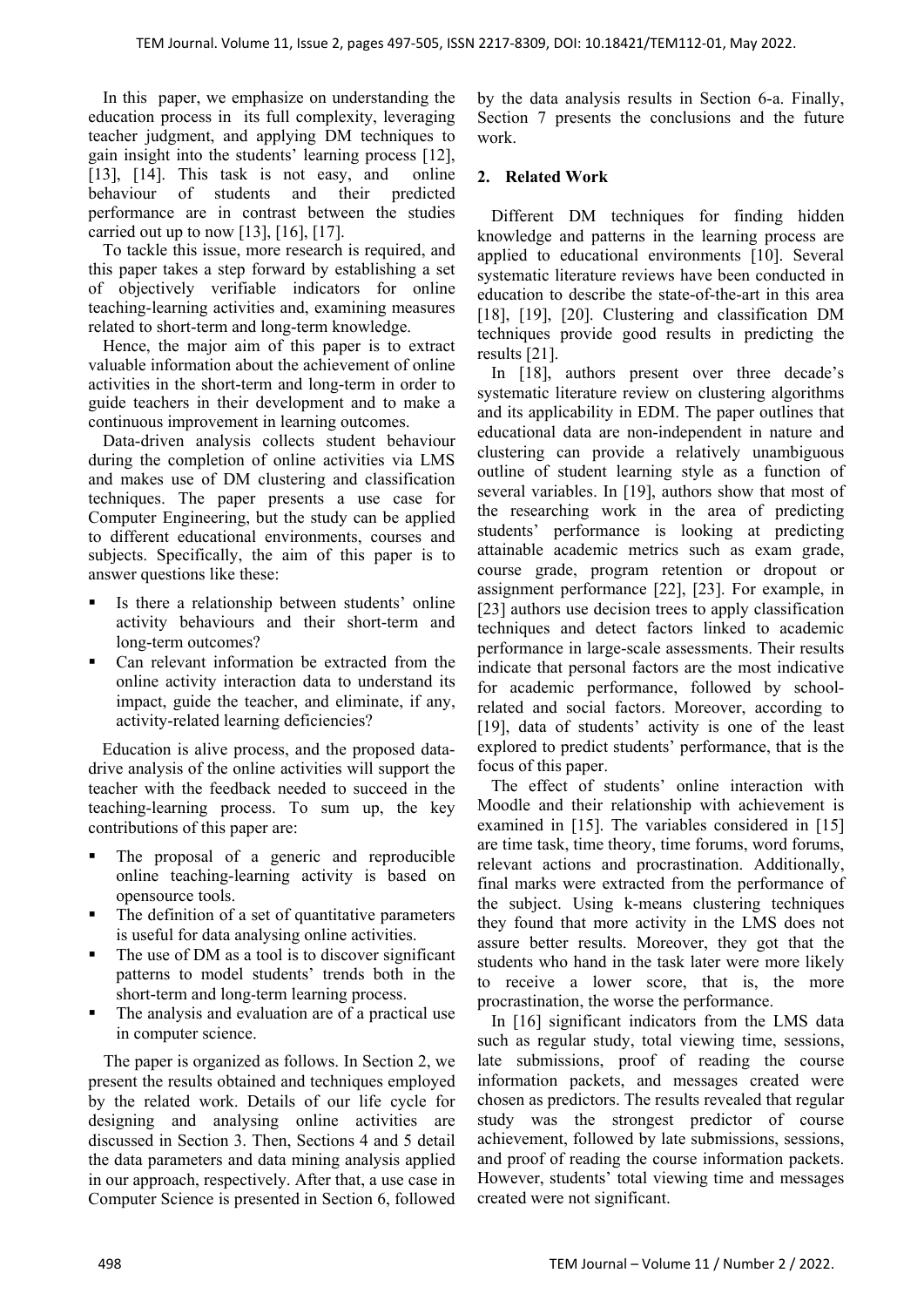In [13], authors use time spent for accessing online learning materials (video, slides, etc.) to classify students into different clusters. They found that behaviours of accessing online learning materials were associated with learning performance. More precisely, the students who invested more time and effort in viewing the online learning materials had better learning performance.

In [17], authors use k-mean clustering algorithm to examine if students' interaction with different online learning activities affects students' learning performances, motivation, and self-regulated learning strategies. Their results conclude that the students who spend more time in the learning activities got higher academic outcomes.

Nevertheless, at this point we have to highlight that the conclusions drawn in [15], [16] contradict the abovementioned results in [13], [17]. These facts may be due to the analysis were done under different contexts, type of courses and students backgrounds [24], [17]. In any case, these facts underline the need for further studies to establish some baselines and avoid the contradictions, as well as, to set up a set of objectively verifiable indicators for the teachinglearning process. For this reason, this paper presents the results obtained for a use case using a generic methodology based on the analysis of online activity data for the short-term and long-term.

#### **3. Development and Evaluation of Short-term and Long-term Online Activities**

The methodology applied in this paper to model and analyze the effectiveness of online activities using Moodle LMS includes a complete life cycle that combines two main roles: the in-class and the off-stage. Figure 1 details the steps involved in the development of the online activities. Next, we will explain all the involved steps in detail.



*Figure 1. Proposed methodology to develop online activities* 

The in-class role comprises those stages in which the student participates actively even though they are conducted online. More precisely, the in-class role includes the training, the validation, and the final step.

 Training and Practice step: Online training activities are web-based activities accessible via the Internet that are available 24/7 up to a prefixed day on the digital platform. So, students can access the online training activity whenever they want, use the time they need and repeat the online training activity as many times as they wish. As a counterpart to faceto-face training activities lack the direct support of the teacher, where the teacher provides the appropriate coaching and supervision while the activity is running in the classroom. Hence, it is essential to give specific and easy-to-understand instructions on how to carry out the activity.

 Validation step: After the training step the students should have acquired new skills and knowledge. Therefore, the validation step allows them to check their improvement. At this point, the student receives the first quantifiable performance indicators about his or her progress. This step can be an important turning point for students, being a very stimulating phase in the learning process or just the opposite. The parameters collected in this step are related to short-term learning. In this paper, this term will be defined as the learning process over the course of a single session or during the training period of a single online activity.

 Final step: This is the last step of the in-class role and provides information about the long-term learning process. Data collection includes both cognitive and affective outcomes.

The students will make theoretical questionnaires and practices exercises at the end of the course for measuring the cognitive outcome and will complete post-test questionnaires for affective outcomes.

The off-stage role is characterized by the fact that the student does not actively participate in it, although it is crucial for the achievement of the objectives for which the online activity is carried out. The off-stage role includes the design and implementation, the analysis and the feedback step.

Design and implementation step: Learning activities are created and designed to achieve learning objectives. So, in this step the teacher addresses the challenges of analyzing the capacity and feasibility of the online activities to work on the learning outcomes: the complexity, the context and the timeline of the activity have to be taken into account. It is compulsory to examine carefully the previous student's understanding on the topic, as well as, the activity complexity to reduce the negative outcome of poor performance. Then, a wellstructured support has to be developed before starting the learning activity. Both the required theoretical knowledge and a detailed description of how to do the activity have to be provided to the student in order to successfully achieve the goals of the activity. Moreover, an updated scheduling timetable has to be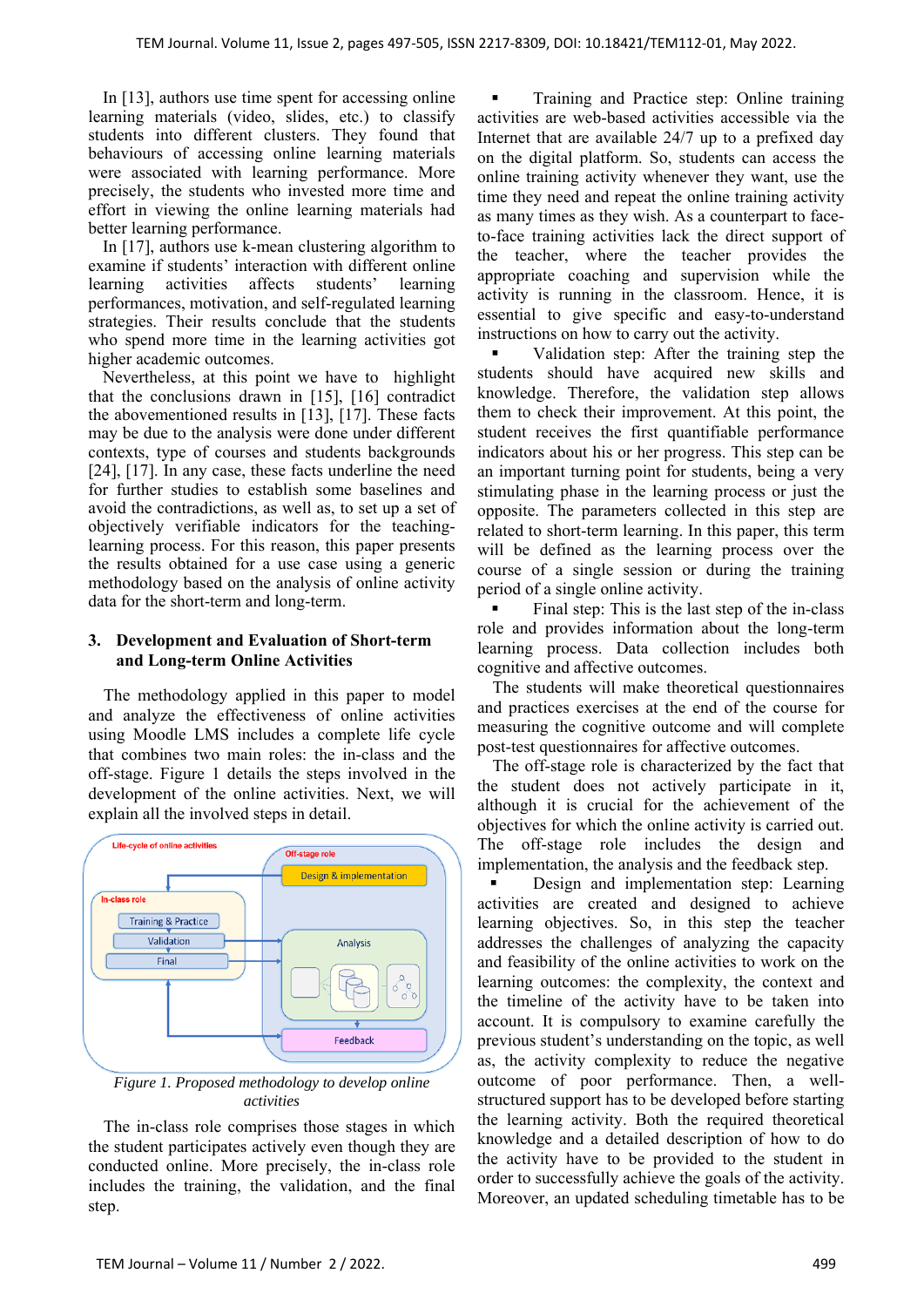presented to the students in order to know in which sessions the activity will be running and also some important deadlines. For example, if the activity requires the production of a deliverable, the deliverable have to always be uploaded to the LMS on time. Setting deadlines for activities in advance is especially important if they involve extra work outside of class time. To sum up, the design and implementation step is a key phase in the off-stage role that includes:

 The teacher's training period in which the teacher searches for new teaching approaches and learns the details of using new digital tools.

 The design period in which the teacher plans the activities considering the learning objectives and the time available for the activity. The teacher also has to design the observable parameters for further analysis. A detailed description will be provided in subsection 4.

 Finally, in the get-ready step the teacher prepares all the materials. This step may involve for example the access to a digital platform, prepare some hints and prizes and/or design a multiplechoice test.

 Analysis step: Both a statistical exploration of data and DM techniques can be used to discover useful information which will allow us to improve the scheduling and the design of the activity. The first steps of the DM analysis include data collection and pre-processing. In some cases, data collection for students requires knowledge of applicable personal privacy laws and regulations. In the proposed data analysis, just after the pre-processing, a clustering technique is combined with classification techniques to observe students' patterns and accurately predict important features. In short, data is transformed into useful information for decision-making. More details of the proposed data analysis are provided in Section 5.

 Feedback step: Based on the reports obtained in the previous step, we will detect and even anticipate possible drifts in the teaching-learning process. It is about predicting deviations and noneffective performance in the classroom, as well as decreasing the dropout rate. The effectiveness quality of the activity is improved by applying successive refinements that consider the feedback obtained from the data analysis. The key idea is to adapt the teaching-learning activity solving the detected problems and reinforcing the mechanisms that do work. It is important to note that the feedback step may not be the last one of the season. Data analysis can trigger a reactive mechanism on a continuous basis while the activity is in progress. For example, it would be possible to collect and analyze information during the training step.

# **4. Collecting Parameters for Data Mining**

Improving the efficiency of teaching activities tackles the definition of suitable metrics. It is necessary to collect some quantifiable parameters to measure both the students' behavior and performance that denote the level of success. Examples of these parameters may be the percentage of tasks completed or the score obtained in a test. Specifically, the parameters employed in this research have been classified considering their target end-goal as cognitive and behavioral. Cognitive parameters are directly related to academic scores or grades and, behavioral parameters are related to the student's commitment and attitude during the course. Among the parameters used to analyze the student behavior we have collected:

The Trial **(T)** is measured as the number of times as student completes an activity. Note that some online quizzes can be done as many times as students need but some just-in-time teaching activities can be done only once.

The Reinforcement **(Re)** computes the number of trials done by the student after having obtained the maximum score in the activity.

The Readiness **(R)** is a measure of the student's willingness to do. More precisely, in this work readiness has been calculated as the time the student takes the task in-advance of the delivery time.

The learning Velocity **(V)** is measured as the number of trials done by the student to obtain the maximum mark. The parameter reflects in some way the learning capacity of the student. It can be a useful metric to give personal assistance to the student.

The Cost **(C)** is measured as the time employed for each student to complete the learning activity.

The Participation **(P)** is a global metric that measures the total number of students that participate in a teaching-learning activity.

To measure the cognitive outcomes, we have collected:

The Initial Score **(IS)** provides a quantitative measure of the student's initial level of knowledge on the topic. A high score denotes a high probability that the student already had the targeted skills before starting the activity while a low value indicates the opposite.

The Recent Score **(RS)** measures the short-term knowledge acquired by the student. RS takes into account what students know at the end of a training and practice step without considering the mistakes made during that learning process. This metric should be collected as soon as the practice step concludes.

The Final Score **(FS)** computes the long-term knowledge. The key idea is to tackle the final activity, probably at the end of the course, to measure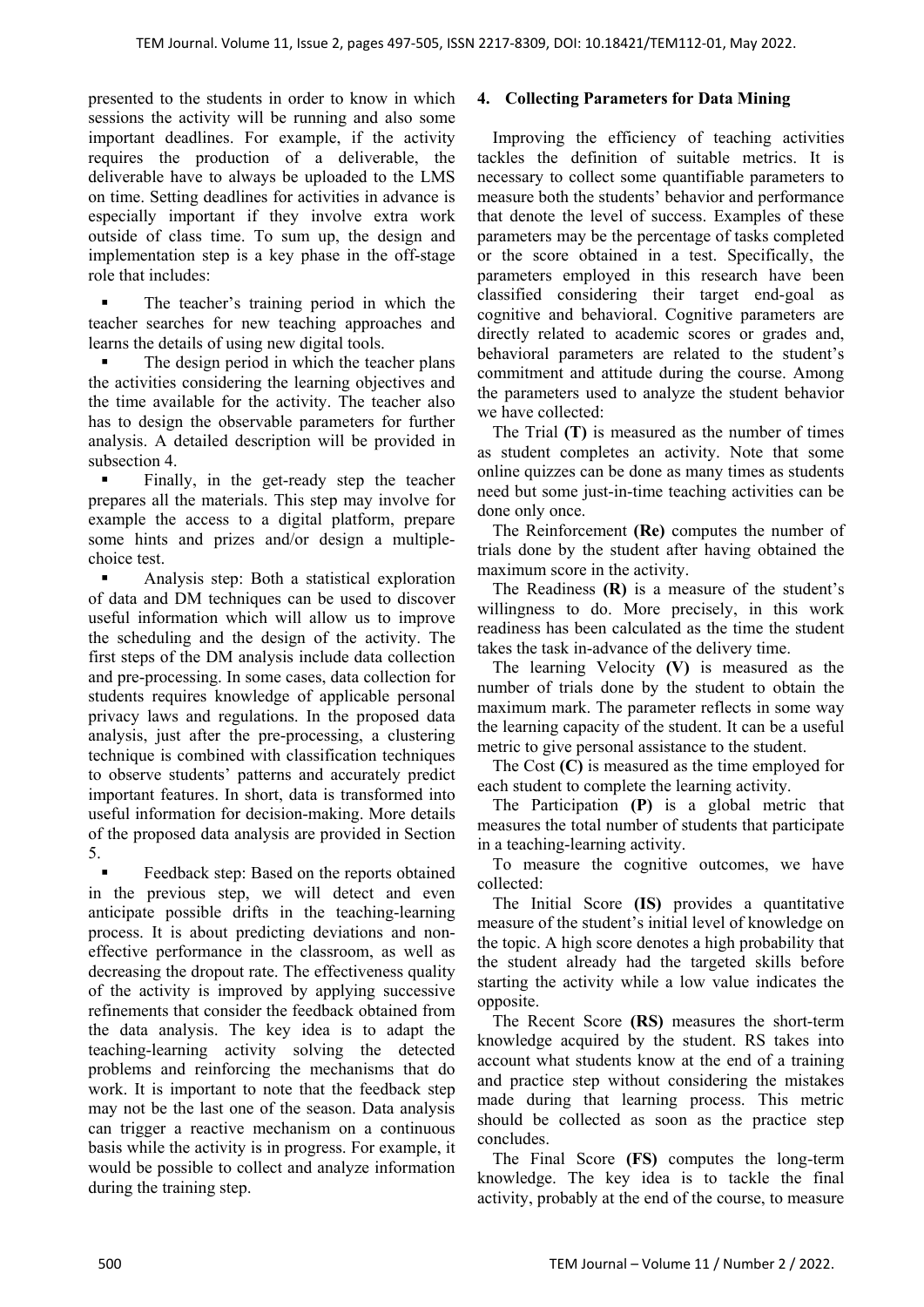the knowledge acquired by the students thanks to the developed activity.

The Effectiveness **(E)** calculates the number of students that did not possess the targeted knowledge before the activity but ended up successfully at the end.

#### **5. DM in the Off-stage Role**

In this section, we outline the steps to be carried out to extract value from the data obtained from the students' interaction with the Moodle activities. We want to verify whether the online activities have been designed successfully and therefore have boosted the teaching-learning process. In general, the learning data mining process consists of the following steps: collection, pre-processing, mining, and evaluation. Figure 2 outlines the main steps of our approach.



*Figure 2. Workflow for data analyzing the online activities* 

Moodle provides us with information about the materials accessed by the students and records all the clicks made by the students when they navigate through the different resources. This data constitutes the student's digital footprint in Moodle and can be exported in different formats to start processing. We have specifically exported the information provided by Moodle 3.5v Institutional [4]. By processing these digital traces we will get the parameters indicated in Section 4.

More precisely, from all the available data, we have extracted the data collected by the Moodle quiz module for each online activity and the final grades obtained by the students. It should be noted that the quiz module collects information about the student's name and the way of accessing the platform. It also includes the access and completion times of the quiz and the score obtained. These data are recorded each time the student takes the activity and in our case there may be several trials. The analysis of the data will allow us to make a short-term cognitive analysis while the final results will allow us to analyze the long-term cognitive results. Moodle provides this data in text files with *csv* format.

In the data pre-processing stage, the data are purged. First of all, duplicate attributes and unnecessary attributes such as e-mail or access IP address are removed. Data associated with teachers are also removed and, all data are filtered to consider only those online activities that have been successfully completed. In addition, at this stage, the students' first and last name is converted into a numeric fingerprint that uniquely and anonymously identifies each student.

After that, using a computer spreadsheet application, simple calculations were performed to obtain the quantitative values of the metrics defined in the Section 4. In a course, as many short-term online activities  $(A_i)$  can be performed as many learning objectives are defined (N). Therefore, for each metric defined in Section 4 we will obtain a vector of N values. In our analysis, we have computed a global value for each parameter to avoid non-significant fluctuations. In general, the global value of a parameter (labeled as K) is computed as a weighted (Wi) average of each individual activity (Ai) according to Eq. 1:

$$
K = \frac{\sum_{i=1}^{N} A_i * W_i}{\sum_{i=1}^{N} W_i}
$$
 (1)

Lastly, in the pre-processing step the numerical values are transformed into discrete attributes following unsupervised methods. These methods allow the discretization of continuous values into categorical classes following different criteria (i.e. equal width, frequency). In our case the parameters defined to analyze the behavior of the students have been discretized following the equal width method with four intervals. However, for the discretization of the cognitive values a manual criterion has been defined. It has four intervals and the labels Fail, Pass, Good and Excellent. Thus, for the cognitive metrics, a value greater than or equal to 9 will be classified as Excellent and a value less than 5 will be classified as Fail. In addition, the label Pass will be assigned for values greater than or equal to 50 but less than 70 and, label Good for values greater than or equal to 70 but less than 90.

After preprocessing, clustering and classification techniques are performed. Our approach follows the technique detailed in [25]. In general, a clustering algorithm will group students with similar properties. Thus, in this study we will make use of two clustering algorithms, one manual and one automatic. The manual clustering groups students according to the students' final marks while the automatic clustering uses a clustering algorithm based on all the behavioral data. In this case we will use the Expectation-Maximization (EM) clustering algorithm that will group students with similar characteristics without the need to indicate the number of clusters. More precisely, the EM algorithm finds maximum likelihood estimators of parameters in probabilistic models that rely on unobservable variables.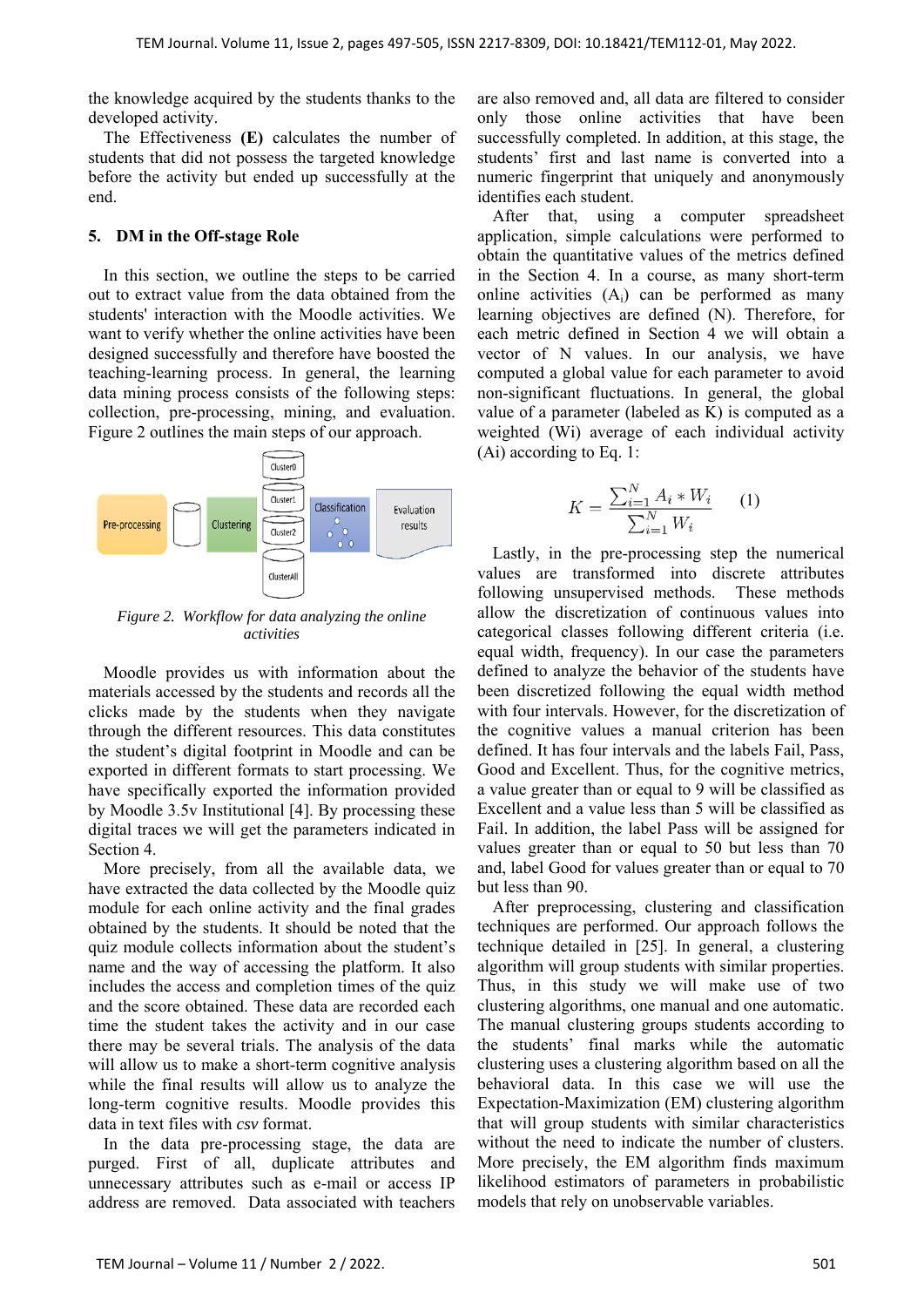Then, for the purpose of observing students' patterns we apply some classification techniques. The idea is to use the criterion variable (RS or FS) as a reference for the algorithm to split the input data set into mutually exclusive subgroups. The aim of using the classification algorithm is to model and predict IR and IF for each case of the input dataset. Note that RS is the criterion variable for the short-term teaching-learning process while FS is used for the long-term process. The better the students are ranked on the criterion variable, the higher the validity of the model. Individual well-known classification techniques, such as C4.5, LMT, *RandomTree* or *HoeffdingTree* should be explored to increase the final accuracy and precision of the system.

### **6. On-line Activities Carried out in the Subject of Computer Architecture**

The online activities outlined in Section 3 have been implemented this academic year in the third year subject of Computer Engineering called Computer Architecture at the University of Castilla La Mancha (UCLM). The university provides an institutional Moodle, currently in its version 3.5v [26].

In particular, eight short-term online activities were scheduled, one for each learning objective or subject topic. Participation in these online activities was not compulsory for students, but participation was encouraged using credits. So, students involved in the online activities earn credits that are redeemable for a percentage of the final course grade, in our case, up to 10% of the final grade of the course. It should be noted that all students enrolled in the course participated in the online activities.

In the design and implementation step of the offstage role, a bank of multiple-choice questions classified by topic is generated. In our case we have 8 topics and 542 questions. Then, the Moodle quiz module is used to generate the eight online activities and schedule them appropriately over time throughout the term. Each of these quizzes is available for the *Training*&*Practice* step and the student can repeat the quiz as many times as he/she wishes. A quiz will consist of 10 multiple-choice questions randomly selected from the question bank within the topic to be studied. Once the training period is over, the validation stage takes place and the students perform the final test of the short-term online activity.

In addition, a final global questionnaire is carried out at the end of the course. This questionnaire is made up of 30 randomly selected questions and covers all the topics of the course. The data obtained from this questionnaire constitute the final step of the in-class role and their analysis yields what in this

work has been called the long-term results of the online activities. All these students' interactions with the online activities are tracked by Moodle and allow us to extract value from the data through data analytic, as shown in the next section.

 *Table 1. Centroids of each Cluster (mean,std.dev)* 

| Parameter   | <b>Cluster0</b> | <b>Cluster 1</b> | Cluster <sub>2</sub> |
|-------------|-----------------|------------------|----------------------|
|             | (0.3405, 0.727) | (3.1199, 3.634)  | (8.9489, 6.754)      |
| $Re(T$ max) | (0.0012, 0.003) | (0.7083, 1.501)  | (3.1395, 3.503)      |
| R           | (0.4373, 1.022) | (1.3081, 1.935)  | (3.286, 3.431)       |
|             | (0.0021, 0.004) | (0.0159, 0.020)  | (0.0749, 0.101)      |

#### *a. Data analysis results*

The results shown in this section have been obtained using Weka [27]. First, we have applied the expectation-maximization (EM) clustering algorithm. This algorithm sorts the students into three groups that we will call Cluster0, Cluster1 and Cluster2. Each cluster includes a different number of students but with similar behavior. Table 1 shows this information and both the centroids and standard deviation of the behavioral parameters are described in Section 4 for each cluster. Note that the centroid value does not have to represent the behavior of any student but describes the most typical case within the cluster. Students in Cluster0 have the lowest iteration values with online activity. In Cluster0, the average number of times the activity is performed in the training period, T, is less than 1. Moreover, in this cluster the short time spent performing the activity (C parameter) is striking. On the other hand, it can be shown that the students composing Cluster2 are quite active in the training period. In Cluster2, students make use of the training activity a high number of times (T=8) and also dedicate more time to the training process (high values in C and R). In Cluster1, students also show active participation in online activities, T=3, although with lower values than Cluster2.

First, we will analyze if students' behavior associated with Cluster0, Cluster1 and Cluster2 affects students' cognitive outcomes. Figures 3-a and 3-b show the distribution of students in each cluster according to the cognitive values RS and RF, respectively. Figure 3-a shows the results of the short-term learning process, and it can be observed that students in Cluster2 obtain the best results. More than 85% obtain an excellent result. Furthermore, only students from Cluster0 fail the activity. The higher the participation in the training, the better the academic results. These results highlight the effectiveness of the online activities in the shortterm.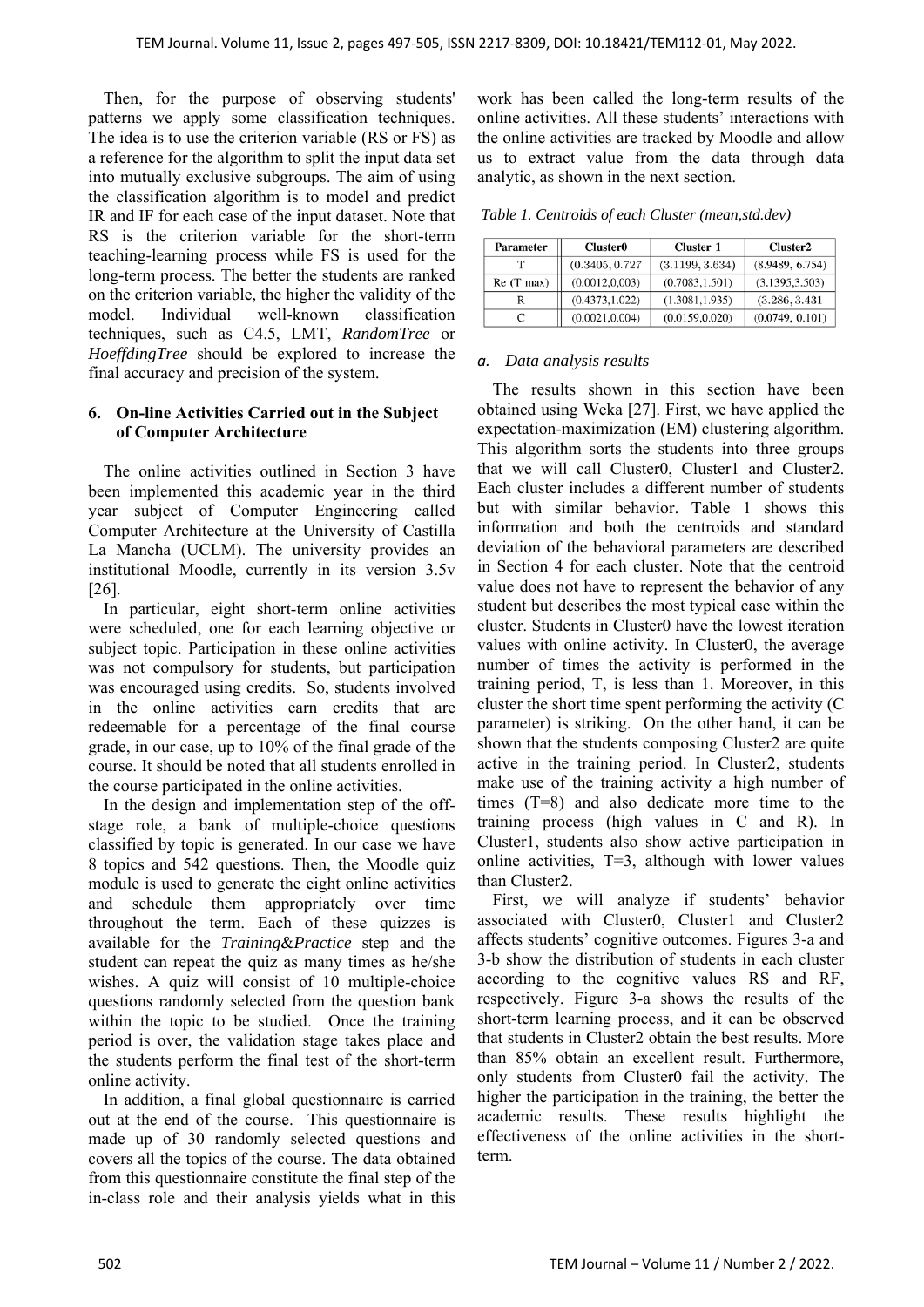

*Figure 3-a. Cognitive distribution of students according to the EM algorithm (RS distribution)* 



*Figure 3-b. Cognitive distribution of students according to the EM algorithm (RF distribution)* 

In Figure 3-b the FS distribution, deeply linked to the long-term teaching-learning process, is shown. In this case, the high percentage of students who do not pass the test stands out. So, results show that over time, learners have forgotten what they learnt in the online training phase. However, students in Cluster2 are less likely to fail. At this point it should be mentioned that the complexity of the final test is greater than those taken in the short-term learning process, as it covers the content of all the topics of the subject. Although this aspect may affect the results obtained, the impact of online learning activities on long-term academic results is limited.

To continue the search of valuable information, data are analyzed applying decision trees. The results of this analysis identify which behavioral parameter has the greatest impact on academic results. Thus, the identification of inappropriate behavior will allow us to take corrective educational actions and improve the quality of teaching. This analysis aims to identify the behavioral parameters that have the greatest impact on academic outcomes to be able to apply corrective measures in future implementations and improve the quality of online activities. This process comprises two parts: analyzing the short-term teaching-learning process which takes into account RS and the long-term learning process directly related to the FS attribute. Four datasets are evaluated: the three datasets obtained from EM algorithm called as Cluster0, Cluster1 and Cluster2 and also the dataset that includes all the students, hereinafter called as ClusterAll.

1) Short-term teaching-learning process DM analysis: First, we execute the J48 classification algorithm using the behavioral attributes and consider RS as the objective attribute with four nominal values (Fail, Pass, Good and Excellent)

Table 2 summarizes the main characteristics (precision, number of nodes and leaves) when the J48 classification algorithm is applied, and RS is the objective attribute to predict. The EM clustering algorithm has an efficient effect on the classification algorithm reducing the complexity of the decision tree.

*Table 2. Output performance of the J48 algorithm for RS as classification attribute*

| <b>Parameter</b> | <b>ClusterAll</b> | <b>Cluster0</b> | Cluster 1 | Cluster2 |
|------------------|-------------------|-----------------|-----------|----------|
| Precision        | 83.33             | 70.73           | 81.81     | 87.5     |
| Nodes            | 10                |                 |           |          |
| Leaves           |                   |                 |           |          |

Figure 4 shows the decision trees obtained for ClusterAll and Cluster0. Results reflect that R, T and their standard deviation are the key parameters. A high value of R reports an Excellent outcome (see Figure 4-a). An important finding is that T is a key attribute. All the Fail outcomes are associated to students who were not involved in the training step. Another finding is that Re does not appear in the classification algorithm for any dataset. Moreover, C is not a decisive attribute and, beyond any logical reasoning the classification algorithm shows that students with less cost value get better outcomes.



*Figure 4-a. Classification of students for the short-term learning process using the J48 algorithm (ClusterAll)*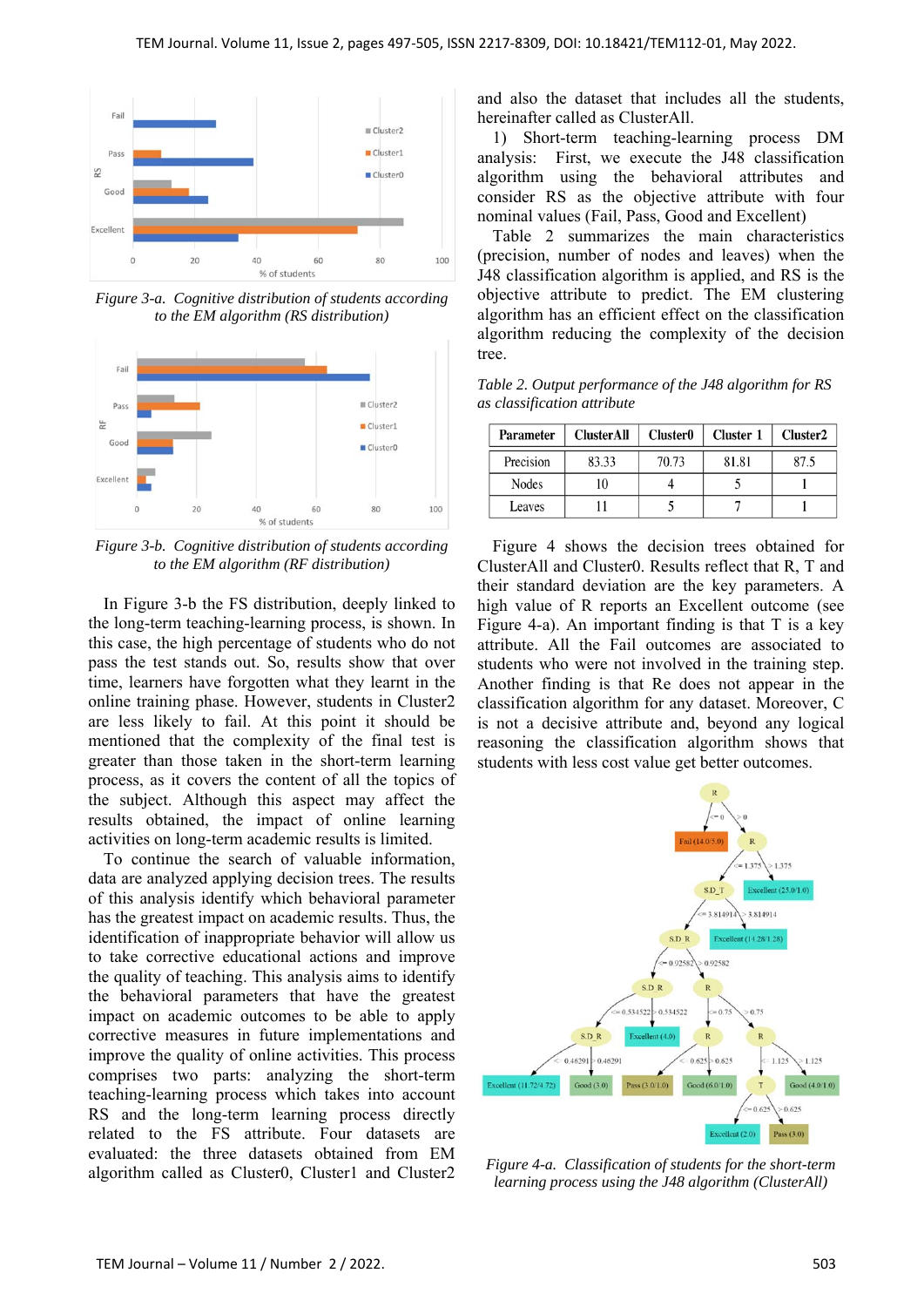

*Figure 4-b. Classification of students for the short-term learning process using the J48 algorithm (Cluster0)* 

2) Long-term teaching-learning process DM analysis: In this case, the FS parameter will be used to discover the long-term learning process model, as well as to figure out how to improve the process from the student's point of view.

Table 3 summarizes the results of applying the J48 algorithm to predict \$RF\$ with the different datasets and Figure 5 shows the decision trees obtained.

*Table 3. Output performance of the J48 algorithm for RF as classification attribute* 

|                                                                                                                                                                                                                                                                                                                                                                                                                                                                                                                                       | Parameter | <b>Cluster0</b> | <b>Cluster 1</b> | Cluster2 |  |  |  |
|---------------------------------------------------------------------------------------------------------------------------------------------------------------------------------------------------------------------------------------------------------------------------------------------------------------------------------------------------------------------------------------------------------------------------------------------------------------------------------------------------------------------------------------|-----------|-----------------|------------------|----------|--|--|--|
|                                                                                                                                                                                                                                                                                                                                                                                                                                                                                                                                       | Precision | 87.8            | 78.78            | 87.5     |  |  |  |
|                                                                                                                                                                                                                                                                                                                                                                                                                                                                                                                                       | Nodes     | 3               | 4                | 4        |  |  |  |
|                                                                                                                                                                                                                                                                                                                                                                                                                                                                                                                                       | Leaves    | 6               | 5                | 5        |  |  |  |
| $= 1.375$<br>>1.375<br>SD <sub>T</sub><br>SD <sub>Re</sub><br>RS<br>$\leq$ = 3.535534 > 3.535534<br>$\leq$ 3.955105 > 3.955105<br>Excellent /= Good<br>$=$ Pass<br>$=$ Fail<br>Fail (21.0/4.0)<br>Pass (4.0/1.0)<br>Good (2.0)<br>T<br>Fail (10.0/1.0)<br>T.<br>Fail (11.0)<br>$\footnotesize{\text{T}}$<br>> 2375<br>< 2.375<br>$= 0.875 > 0.875$<br>> 0.125<br>$= 0.125$<br>Fail (4.0/1.0)<br>Excellent $(2.01.0)$<br>Fail (4.0/1.0)<br>Good(2.0)<br>Fail (12.0/3.0)<br>Excellent (2.0)<br>(b) Cluster1<br>(a) Cluster <sub>0</sub> |           |                 |                  |          |  |  |  |
| S.D.T<br>> 6.545173<br>6.545173<br>Fail $(6.0)$<br>$\mathbf{C}$<br>$= 0.058818$<br>> 0.058818<br>Pass (3.0/1.0)<br>S.D_Re<br>$\leq$ = 0.991031<br>> 0.991031<br>Good (3.0)<br>т<br>$= 5.625$<br>> 5.625<br>Find (2.0)<br>Excellent (2.0/1.0)                                                                                                                                                                                                                                                                                          |           |                 |                  |          |  |  |  |

(c) Cluster2

*Figure 5. Classification of students for the log-term learning process using the J48 algorithm* 

In Cluster0, students obtain the highest scores in FS only if they have a high score in RS and participate actively in the training step (high value in T). It is remarkable that students with RS=Excellent but low participation in the training step fail the final step. Data show that most of them are students that enroll again in the course. To sum up, students of Cluster0 achieve good final scores, FS, if they are involved in the training step and attain good results in the short-term learning process. The decision tree obtained for Cluster1 students shows that R, T and the standard deviation of T and Re are the attributes used in its internal nodes to classify the target nominal values of FS (see Figure 5-b). Moreover, Cluster2 students are classified according to T, C and the standard deviation of T and Re (see Figure 5-c). Note that Cluster2 is the most active group on the online activity. This group fails with a high standard deviation of T and reaches the best score with a low standard deviation in T and high T.

To sum up, clustering techniques simplify the complexity of the models enabling better data analysis but, long-term outcomes presents different behavioral patterns being not only related to academic short-term outcomes.

## **7. Conclusions and Future Work**

Tracking and analyzing students' activity is critical in online activities. In this work, behavioral and cognitive parameters of online activities have been defined. And techniques based on DM have uncovered significant patterns in students' behavior. These patterns are key to recognizing trends among students' work and improving their learning outcomes. The data analysis shows that integrating online training activities into the learning process improves students' results, especially in the short term. Moreover, the parameter that most influences the cognitive outcomes is the number of times a training activity is completed. It is important to highlight that the methodology has been clearly exposed, and open-source tools has been used to simplify the comparison and replication of similar experiences for future improvements. The datasets extracted from our online activities using Moodle quizzes are available to the scientific community.

We believe that online training activities could be improved by integrating a recommendation mechanism generated from the behavioral metrics of each student and the results obtained in this work. Therefore, we would like to extend the online activities with a real-time notification system that guides students in the in-class role.